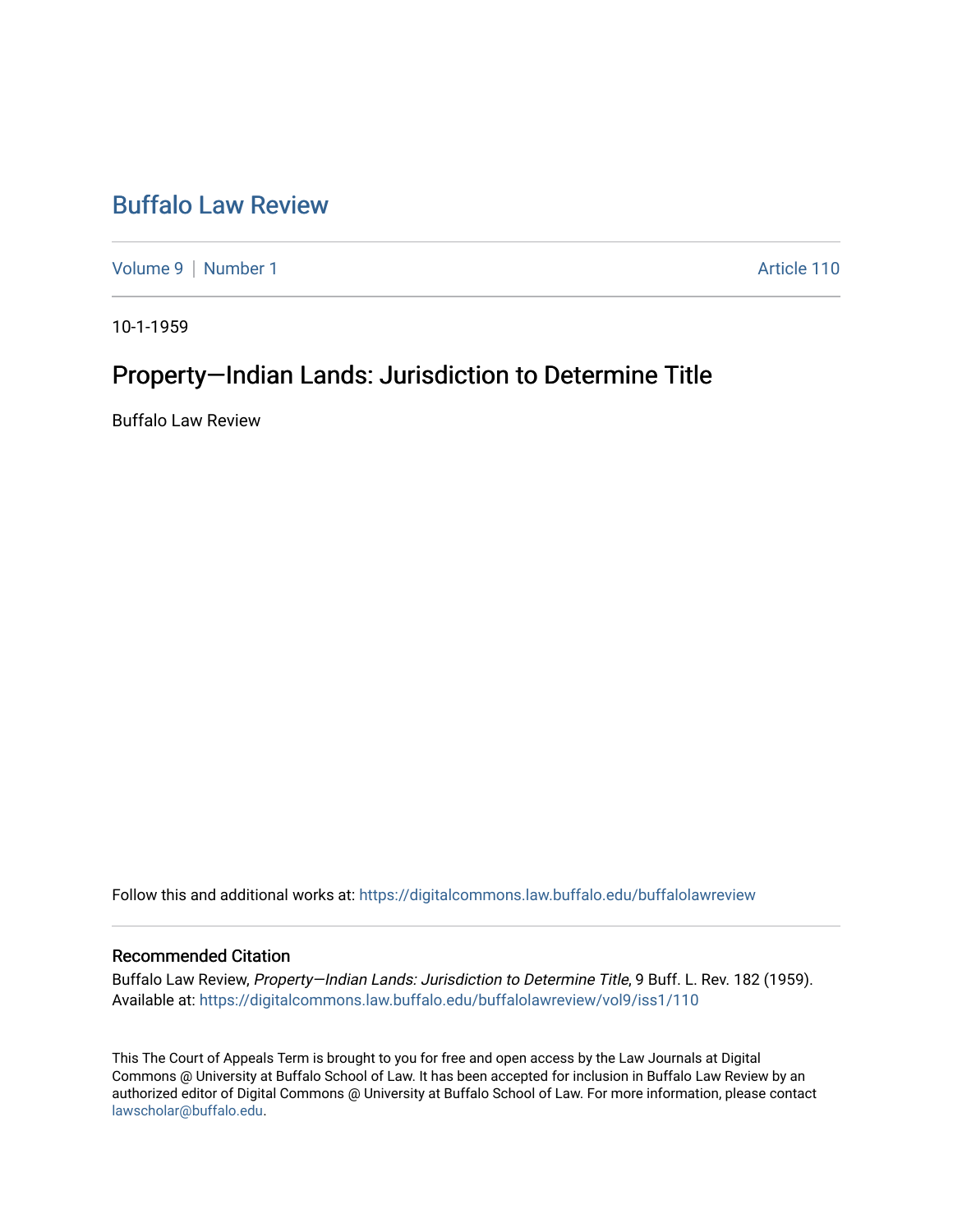#### *BUFFALO LAW REVIEW*

herein to be dependent on each other, the tenant had a right to rescind the contract for failure to perform. The question is, was there a reasonable time given by the tenant to the landlord in the letter dated April 27, 1954. It gave till June 30th for the landlord to comply, and it appears that this letter made time of the essence and if it could be shown that the time was reasonable in the light of all surrounding circumstances, then landlord breached his covenant and tenant had a right to rescind.

### INDIAN **LANDS;** JURISDICTION **TO** DETERmiNE TITLE

Section **8** of the New York Indian Law states:

Except as otherwise provided by law, no person shall settle or reside upon any lands owned or occupied by any nation, tribe or band; and any lease, contract or agreement permitting such residence shall be void. The county judge of the county in which the lands are situated, upon complaint made to him, of such illegal residence, shall if he thinks there is reasonable ground therefore, issue a notice directed to the person against whom complaint is made, requiring him to appear before such judge at a time and place therein specified, to answer the complaint. Such judge shall attend at the time and place mentioned in the notice, and upon proof of the personal service of the notice, shall take proof of the facts alleged in the complaint, and shall determine whether such person is an intruder upon the lands of such reservation. If he shall determine that such person is an intruder, he shall issue a warrant to the sheriff of the county commanding him, within ten days after the receipt thereof, to remove such person from such lands. The district attorney of any county in which reservation lands are situated, upon written application of the chiefs, councilors or head men of the nation, tribe or band owning such lands shall make complaint of any intrusions on such lands, and cause the intruders to be removed.<sup>43</sup>

Does Section 8 of the Indian Law give a County Court jurisdiction to decide right or title in land when an intruder proceeding is brought under it?

In the case of *Brenner v. Great Cove Realty Co.,44* a proceeding was brought by the District Attorney of Suffolk County pursuant to Section 8 of the Indian Law. The proceeding involved a nine acre parcel of land to which both the Indians and appellants claimed title. There was a disputed issue of fact as to where the boundary line of the reservation was situated. This issue was resolved in favor of the Indians. Appellants were adjudged intruders, and the County Court directed issuance of a warrant for their removal from the land. The Appellate Division affirmed the order, but in its decision stated that the order removing the appellants as intruders did not determine right or title in the land.45 On appeal, the ruling of the Appellate Division concerning the right or title in the land was held to be erroneous, and as a result, the

<sup>43.</sup> N.Y. INDIAN LAW  $\S$  8.

**<sup>44. 207</sup>** Misc. 114, **137** N.Y.S.2d 570 (County Ct. **1955).**

<sup>45.</sup> Brenner v. Great Cove Realty Co., 4 A.D.2d 749, 165 N.Y.S.2d 143 (2nd Dep' 1957).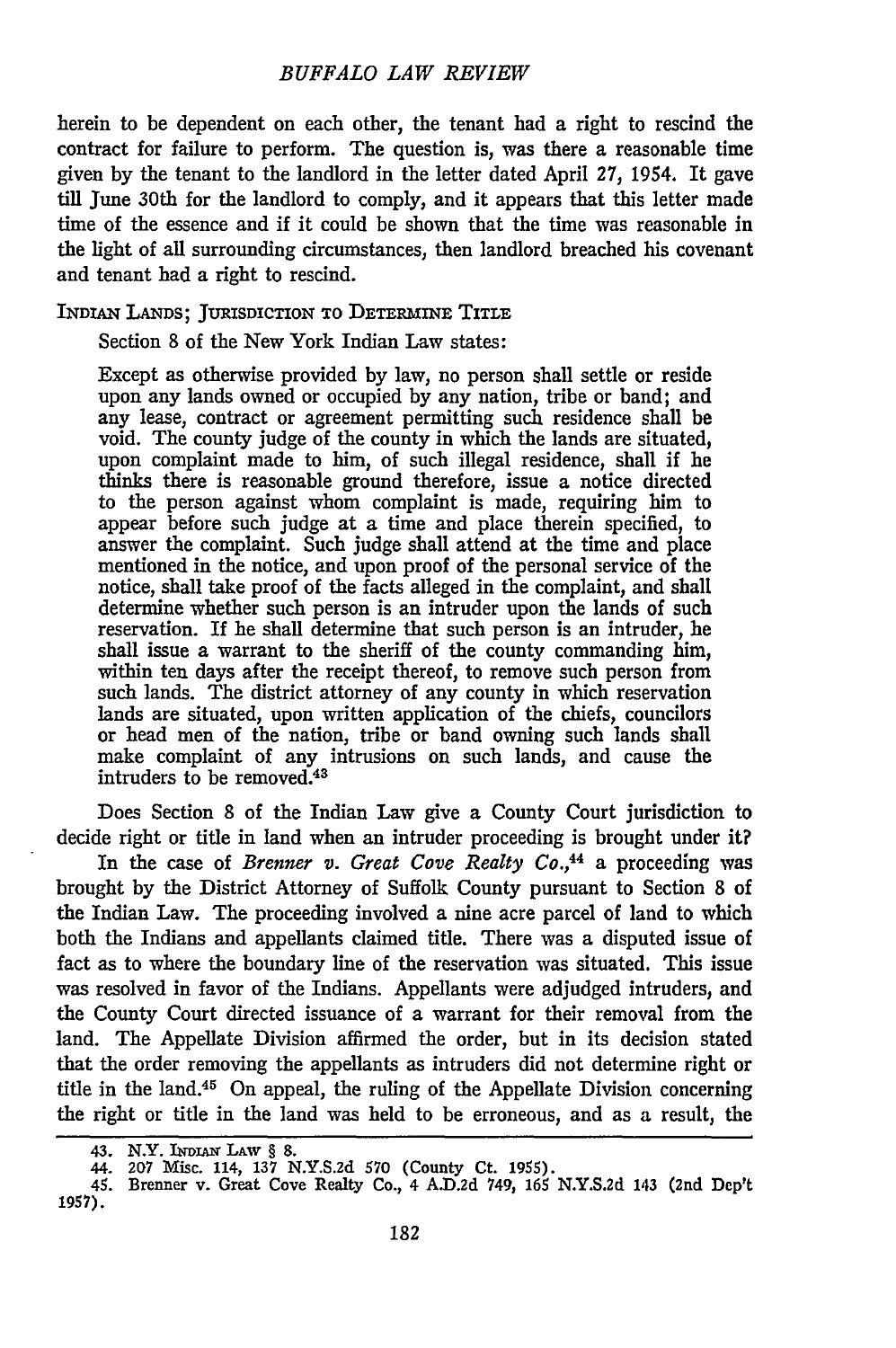Court of Appeals<sup>46</sup> reversed the decision. In a four-two decision, the Court held that the County Court did have jurisdiction, under Section 8, to decide right or title in land. The case was then remitted to the Appellate Division for further proceedings not inconsistent with the Court's opinion.

In order to determine whether or not appellants were intruding upon Indian land, it was necessary for the County Court to determine the boundary line of the reservation. The Court's jurisdiction to issue the warrant depended upon whether the disputed parcel of land was Indian land, and it is well settled that a court has jurisdiction to determine the facts upon which its jurisdiction depends.<sup>47</sup> The Indians alleged that appellants were intruders upon Indian land. Section 8 commands the court to determine whether such person is an intruder, and in order to do so it obviously must determine whether the land is in fact part of the Indian reservation. Therefore, if Section 8 gives the Court power to do this, it does not appear to be so unreasonable or shocking in proceeding one step further in saying that in a proceeding brought under Section 8, the Court has the power to determine right or title in the land. In the instant case, the County Court would have lacked jurisdiction to oust appellants as intruders without a finding that the disputed parcel of land was, in fact, Indian land. Title and right to possession were inseparable. In short, the County Court, having jurisdiction of the parties and the proceeding, had power under Section 8 to decide the issue of ownership.

It is argued that the Court has reached a decision contrary to the established rule of New York. It is said that this decision is in conflict with that handed down in *People ex rel. Cutler v. Dibble,48* which involved a similar proceeding under the predecessor of Section 8. This case held, that the order of removal adjudicates upon no claim, and determines no right or title, but leaves the removed party to the usual remedies to assert and establish any title to the *locus in quo* which he may deem himself to possess. The judgment of the Court in the *Dibble49* case, did not determine right or title in the land because there was no dispute that the Seneca Indian Nation had conveyed the lands in question. **All** that case decided was, that under the treaties of conveyance the defendants had no right of entry onto the reservation lands until certain conditions precedent occurred. Under the peculiar circumstances of the *Dibble* case, the right to occupy the lands had not yet vested in the record owners of the fee. Since the Indians were not obliged to surrender possession until directed to do so by the United States government, it was possible to evict the defendants as intruders, not withstanding the alleged title to the premises. As stated earlier, title and right to possession, were inseparable in the case at bar, and the trial court would have lacked jurisdiction to oust appellants as

<sup>46.</sup> Brenner v. Great Cove Realty Co., 6 N.Y.2d 435, 190 N.Y.S.2d 337 (1959).

<sup>47.</sup> Consumers' Lumber Co. v. Lincoln, 225 App. Div. 484, 233 N.Y. Supp. 530 (3rd Dep't 1929). 48. **16** N.Y. **203 (1857).** 49. *Ibid.*